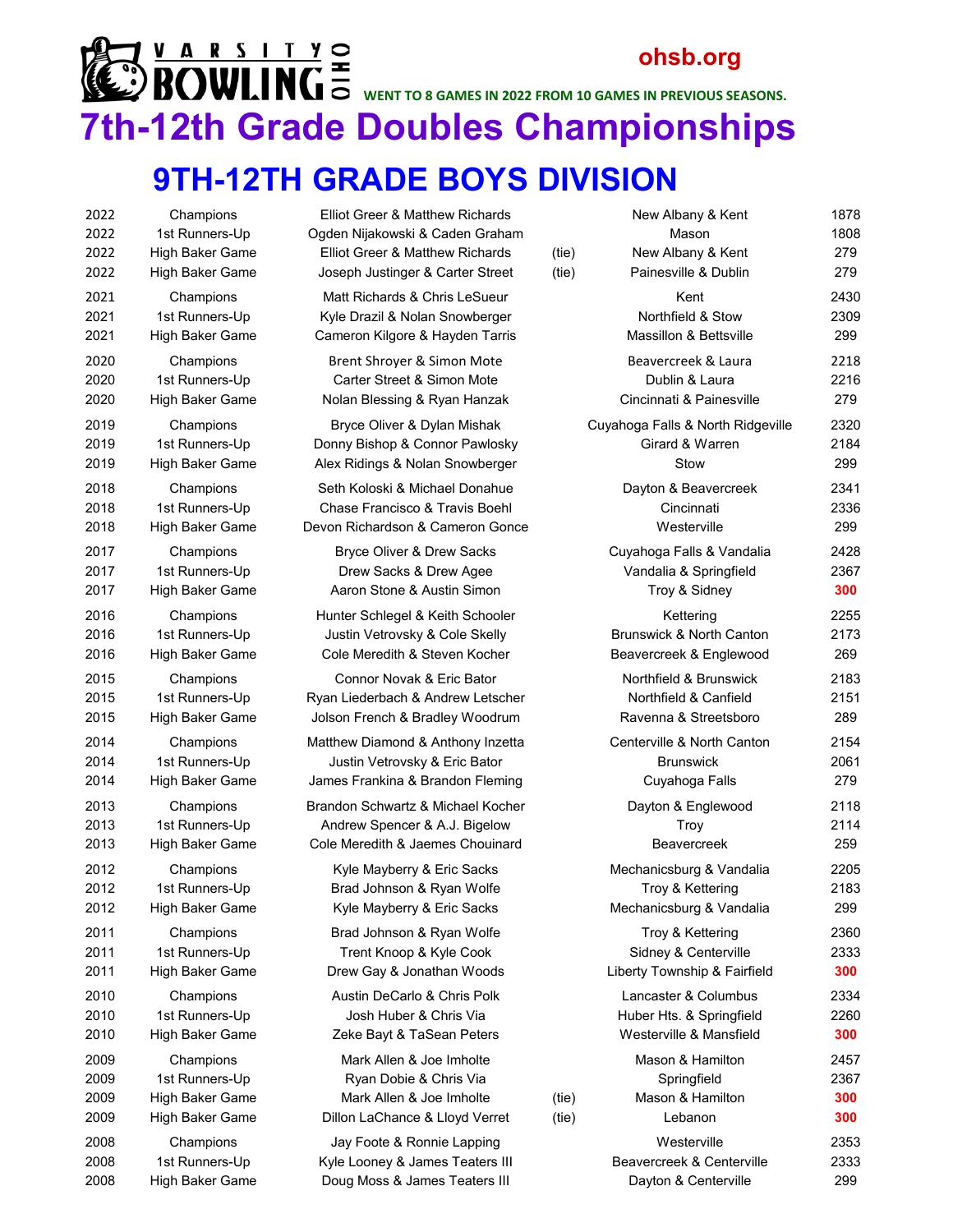## **9TH-12TH GRADE MIXED DIVISION**

| 2022 | Champions              | <b>Brenda</b>  |
|------|------------------------|----------------|
| 2022 | 1st Runners-Up         | Je             |
| 2022 | <b>High Baker Game</b> | Heatl          |
| 2021 | Champions              | Nicho          |
| 2021 | 1st Runners-Up         | Emr            |
| 2021 | High Baker Game        | Abbie L        |
| 2020 | Champions              | Li             |
| 2020 | 1st Runners-Up         | Kir            |
| 2020 | High Baker Game        | Mac            |
| 2019 | Champions              | ال             |
| 2019 | 1st Runners-Up         | Kierste        |
| 2019 | <b>High Baker Game</b> | Κ              |
| 2018 | Champions              | Т١             |
| 2018 | 1st Runners-Up         | Chas           |
| 2018 | High Baker Game        | Т١             |
| 2017 | Champions              | ŀ              |
| 2017 | 1st Runners-Up         | Renee          |
| 2017 | High Baker Game        | Renee          |
| 2016 | Champions              | M              |
| 2016 | 1st Runners-Up         | Justi          |
| 2016 | High Baker Game        | Kirs           |
| 2015 | Champions              | Hanr           |
| 2015 | 1st Runners-Up         | <b>Britr</b>   |
| 2015 | High Baker Game        | <b>Britr</b>   |
| 2014 | Champions              | Hay            |
| 2014 | 1st Runners-Up         | Ky             |
| 2014 | <b>High Baker Game</b> | A <sub>l</sub> |
| 2013 | Champions              | С              |
| 2013 | 1st Runners-Up         | <sub>ئ</sub> ل |
| 2013 | <b>High Baker Game</b> | Sie            |
| 2012 | Champions              | Tre            |
| 2012 | 1st Runners-Up         | I              |
| 2012 | <b>High Baker Game</b> | Tre            |
| 2012 | High Baker Game        | Am             |
| 2011 | Champions              | I              |
| 2011 | 1st Runners-Up         | Court          |
| 2011 | <b>High Baker Game</b> | Mel            |
| 2010 | Champions              | Ν              |
| 2010 | 1st Runners-Up         |                |
| 2010 | <b>High Baker Game</b> | Jaı            |
| 2009 | Champions              | A              |
| 2009 | 1st Runners-Up         | Nic            |
| 2009 | <b>High Baker Game</b> | A.             |
| 2008 | Champions              | Eri            |
| 2008 | 1st Runners-Up         |                |
| 2008 | High Baker Game        | Eri            |
| 2008 | High Baker Game        | <b>Ryn</b>     |

| 2022                         | Champions                                                         | Brendan Tahsler & Makayla Velasquez                                                                                           |                | Parma & Lorain                                                                                                | 1837                       |
|------------------------------|-------------------------------------------------------------------|-------------------------------------------------------------------------------------------------------------------------------|----------------|---------------------------------------------------------------------------------------------------------------|----------------------------|
| 2022                         | 1st Runners-Up                                                    | Jenna Stretch & Joe Justinger                                                                                                 |                | Auburn Township & Painesville                                                                                 | 1794                       |
| 2022                         | High Baker Game                                                   | Heather Walker & Anthony Gazella                                                                                              |                | Mentor                                                                                                        | 268                        |
| 2021                         | Champions                                                         | Nicholas Manning & Bethany Strong                                                                                             |                | Marion & Prospect                                                                                             | 2161                       |
| 2021                         | 1st Runners-Up                                                    | Emma Peruzzi & Caelan Guthrie                                                                                                 |                | <b>Columbus &amp; Hilliard</b>                                                                                | 2159                       |
| 2021                         | High Baker Game                                                   | Abbie Leiendecker & Joshua Manlanich                                                                                          |                | Wooster & North Royalton                                                                                      | 279                        |
| 2020                         | Champions                                                         | Lilu Smith & Nathan Minzler                                                                                                   |                | Gahanna & Gahanna                                                                                             | 2133                       |
| 2020                         | 1st Runners-Up                                                    | Kirsten Moore & Dylan Mishak                                                                                                  |                | Tallmadge & North Ridgeville                                                                                  | 2032                       |
| 2020                         | High Baker Game                                                   | Madison Strouse & Carter Street                                                                                               |                | Marysville & Dublin                                                                                           | 290                        |
| 2019                         | Champions                                                         | Jillian Martin & Bryce Oliver                                                                                                 |                | Stow & Cuyahoga Falls                                                                                         | 2127                       |
| 2019                         | 1st Runners-Up                                                    | Kiersten Schooler & Chase Francisco                                                                                           |                | Huber Heights & Cleves                                                                                        | 2092                       |
| 2019                         | High Baker Game                                                   | Kirsten Moore & Kaleb East                                                                                                    |                | Tallmadge & Twinsburg                                                                                         | 290                        |
| 2018                         | Champions                                                         | Tyahana Elder & Kaleb East                                                                                                    |                | Hudson & Twinsburg                                                                                            | 2261                       |
| 2018                         | 1st Runners-Up                                                    | Chase Francisco & Brogan Zengel                                                                                               |                | Cincinnati & Centerville                                                                                      | 2180                       |
| 2018                         | High Baker Game                                                   | Tyahana Elder & Kaleb East                                                                                                    |                | Hudson & Twinsburg                                                                                            | 278                        |
| 2017                         | Champions                                                         | Ally Hosier & Jacob Ripley                                                                                                    |                | Irwin & Mechanicsburg                                                                                         | 2208                       |
| 2017                         | 1st Runners-Up                                                    | Renee Chalfant & Michael Mossbarger                                                                                           |                | Columbus & Reynoldsburg                                                                                       | 2135                       |
| 2017                         | High Baker Game                                                   | Renee Chalfant & Michael Mossbarger                                                                                           |                | Columbus & Reynoldsburg                                                                                       | 279                        |
| 2016                         | Champions                                                         | Megan Cook & Sean Martin II                                                                                                   |                | Centerville & Huber Heights                                                                                   | 2100                       |
| 2016                         | 1st Runners-Up                                                    | Justin Vetrovsky & Rachel Strogin                                                                                             |                | <b>Brunswick &amp; Mentor</b>                                                                                 | 2044                       |
| 2016                         | High Baker Game                                                   | Kirsten McMullen & Aaron Stone                                                                                                |                | Troy                                                                                                          | 248                        |
| 2015                         | Champions                                                         | Hannah McGrew & Keith Schooler                                                                                                |                | Sabina & Dayton                                                                                               | 2073                       |
| 2015                         | 1st Runners-Up                                                    | Britni Hosterman & Blake Knueve                                                                                               |                | Wapakoneta                                                                                                    | 2061                       |
| 2015                         | High Baker Game                                                   | Britni Hosterman & Blake Knueve                                                                                               |                | Wapakoneta                                                                                                    | 286                        |
| 2014                         | Champions                                                         | Hayley Ryan & Andrew Spencer                                                                                                  |                | Piqua & Troy                                                                                                  | 2225                       |
| 2014                         | 1st Runners-Up                                                    | Kyle Kessler & Colleen Hines                                                                                                  |                | Englewood & Beavercreek                                                                                       | 2214                       |
| 2014                         | High Baker Game                                                   | Angel West & Sean Martin II                                                                                                   |                | <b>Huber Heights</b>                                                                                          | 300                        |
| 2013                         | Champions                                                         | Colleen Hines & Kyle Kessler                                                                                                  |                | Beavercreek & Englewood                                                                                       | 2389                       |
| 2013                         | 1st Runners-Up                                                    | Janet Hill & Casey Cohagan                                                                                                    |                | Wickliffe & Fairport                                                                                          | 2253                       |
| 2013                         | High Baker Game                                                   | Sierra Kanemoto & Ricky Reed                                                                                                  |                | Dayton & Uniontown                                                                                            | 279                        |
| 2012<br>2012<br>2012<br>2012 | Champions<br>1st Runners-Up<br>High Baker Game<br>High Baker Game | Trent Knoop & Elizabeth Reed<br>Mary Wells & Ryan Wolfe<br>Trent Knoop & Elizabeth Reed<br>Amanda Wess & Kyle Condrick        | (tie)<br>(tie) | Sidney & Troy<br>Westerville & Kettering<br>Sidney & Troy<br>Hubbard & Austintown                             | 2013<br>2010<br>257<br>257 |
| 2011                         | Champions                                                         | Mary Wells & Ryan Wolfe                                                                                                       |                | Westerville & Kettering                                                                                       | 2366                       |
| 2011                         | 1st Runners-Up                                                    | Courtney Hedgedus & Jacob Vance                                                                                               |                | <b>Brook Park</b>                                                                                             | 2237                       |
| 2011                         | High Baker Game                                                   | Melissa Klodnick & David Martyr                                                                                               |                | Westerville & Huber Heights                                                                                   | 279                        |
| 2010                         | Champions                                                         | Nicole Mosesso & Chris Via                                                                                                    |                | Centerville & Springfield                                                                                     | 2175                       |
| 2010                         | 1st Runners-Up                                                    | Chris Via & Mary Wells                                                                                                        |                | Springfield & Westerville                                                                                     | 2157                       |
| 2010                         | High Baker Game                                                   | Jamie Robinson & Mary Wells                                                                                                   |                | Westerville                                                                                                   | 280                        |
| 2009                         | Champions                                                         | Ashley Grega & Kodie Stout                                                                                                    |                | Westerville & Victory                                                                                         | 2320                       |
| 2009                         | 1st Runners-Up                                                    | Nicole Mosesso & Ricky Brown                                                                                                  |                | Centerville & Kettering                                                                                       | 2170                       |
| 2009                         | High Baker Game                                                   | Ashley Grega & Kodie Stout                                                                                                    |                | Westerville & Victory                                                                                         | 268                        |
| 2008<br>2008<br>2008<br>2008 | Champions<br>1st Runners-Up<br>High Baker Game<br>High Baker Game | Erica Anderson & Austin Smith<br>Jesse Beal & Emily Figer<br>Erica Anderson & Austin Smith<br>Ryne Dolney & Christina Jackson | (tie)<br>(tie) | Chippewa Lake & Cuyahoga Falls<br>Dayton & Beavercreek<br>Chippewa Lake & Cuyahoga Falls<br>Dayton & Fairborn | 2333<br>2289<br>267<br>267 |
|                              |                                                                   |                                                                                                                               |                |                                                                                                               |                            |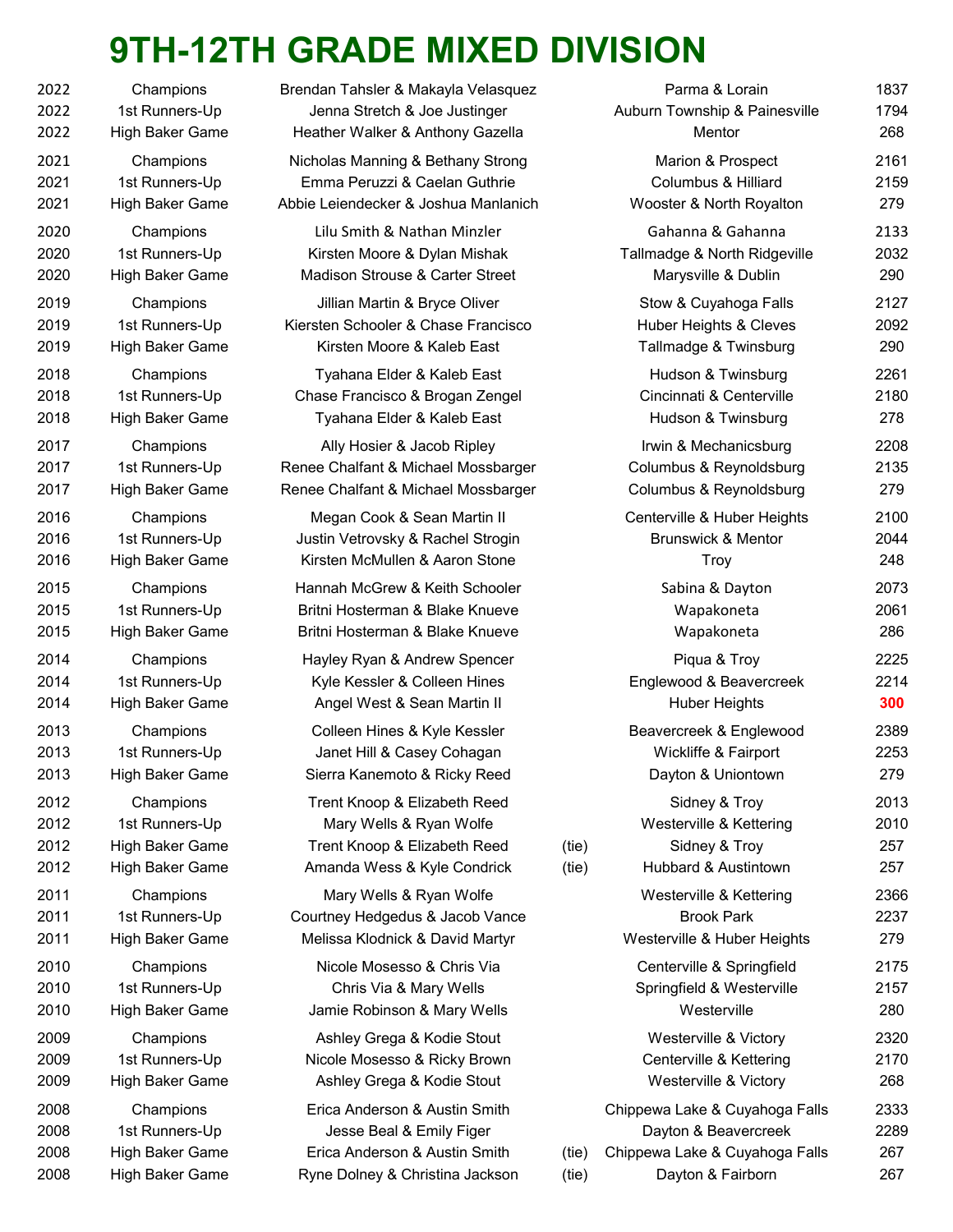### **9TH-12TH GRADE GIRLS DIVISION**

| 2022         | Champions                                |
|--------------|------------------------------------------|
| 2022         | 1st Runners-Up                           |
| 2022         | <b>High Baker Game</b>                   |
| 2021         | Champions                                |
| 2021         | 1st Runners-Up                           |
| 2021         | <b>High Baker Game</b>                   |
| 2020         | Champions                                |
| 2020         | 1st Runners-Up                           |
| 2020         | <b>High Baker Game</b>                   |
| 2019         | Champions                                |
| 2019         | 1st Runners-Up                           |
| 2019         | <b>High Baker Game</b>                   |
| 2018         | Champions                                |
| 2018         | 1st Runners-Up                           |
| 2018         | <b>High Baker Game</b>                   |
| 2017         | Champions                                |
| 2017         | 1st Runners-Up                           |
| 2017         | <b>High Baker Game</b>                   |
| 2016         | Champions                                |
| 2016         | 1st Runners-Up                           |
| 2016         | <b>High Baker Game</b>                   |
| 2015         | Champions                                |
| 2015         | 1st Runners-Up                           |
| 2015         | <b>High Baker Game</b>                   |
| 2014         | Champions                                |
| 2014         | 1st Runners-Up                           |
| 2014         | <b>High Baker Game</b>                   |
| 2013         | Champions                                |
| 2013         | 1st Runners-Up                           |
| 2013         | High Baker Game                          |
| 2012         | Champions                                |
| 2012         | 1st Runners-Up                           |
| 2012         | <b>High Baker Game</b>                   |
| 2011         | Champions                                |
| 2011         | 1st Runners-Up                           |
| 2011         | <b>High Baker Game</b>                   |
| 2010         | Champions                                |
| 2010         | 1st Runners-Up                           |
| 2010         | <b>High Baker Game</b>                   |
| 2010         | <b>High Baker Game</b>                   |
| 2009         | Champions                                |
| 2009         | 1st Runners-Up                           |
| 2009         | <b>High Baker Game</b>                   |
| 2009         | <b>High Baker Game</b>                   |
| 2008         | Champions                                |
| 2008<br>2000 | 1st Runners-Up<br><b>High Police Com</b> |
|              |                                          |

| 2022                         | Champions                                                         | Makayla Velasquez & Kylie Fisher                                                                                                 |                | Lorain & Wilmington                                                                                        | 1732                       |
|------------------------------|-------------------------------------------------------------------|----------------------------------------------------------------------------------------------------------------------------------|----------------|------------------------------------------------------------------------------------------------------------|----------------------------|
| 2022                         | 1st Runners-Up                                                    | Kylie Fisher & Abbie Leiendecker                                                                                                 |                | Wilmington & Wooster                                                                                       | 1629                       |
| 2022                         | High Baker Game                                                   | Makayla Velasquez & Kylie Fisher                                                                                                 |                | Lorain & Wilmington                                                                                        | 269                        |
| 2021                         | Champions                                                         | Jenna Stretch & Jillian Martin                                                                                                   |                | Auburn Twp. & Stow                                                                                         | 2292                       |
| 2021                         | 1st Runners-Up                                                    | Jillian Martin & Lilu Smith                                                                                                      |                | Stow & Gahanna                                                                                             | 2161                       |
| 2021                         | High Baker Game                                                   | Jillian Martin & Lilu Smith                                                                                                      |                | Stow & Gahanna                                                                                             | 279                        |
| 2020                         | Champions                                                         | Lorrie Decker & Kirsten Moore                                                                                                    |                | Van Wert & Tallmadge                                                                                       | 2079                       |
| 2020                         | 1st Runners-Up                                                    | Jenna Stretch & Brenna Hartzler                                                                                                  |                | Auburn Township & Smithville                                                                               | 2035                       |
| 2020                         | High Baker Game                                                   | Lorrie Decker & Kirsten Moore                                                                                                    |                | Van Wert & Tallmadge                                                                                       | 279                        |
| 2019                         | Champions                                                         | Madison Foth & Sophia Fischer                                                                                                    |                | Bryan & Cincinnati                                                                                         | 2057                       |
| 2019                         | 1st Runners-Up                                                    | Erica Warne & Stephanie Crider                                                                                                   |                | <b>Bellefontaine &amp; Troy</b>                                                                            | 2037                       |
| 2019                         | High Baker Game                                                   | Madison Foth & Sophia Fischer                                                                                                    |                | Bryan & Cincinnati                                                                                         | 258                        |
| 2018                         | Champions                                                         | Allie Meeker & Dayle Aldrich                                                                                                     |                | Lima                                                                                                       | 1938                       |
| 2018                         | 1st Runners-Up                                                    | Allie Leiendecker & Averi Brown                                                                                                  |                | Wooster & Columbus                                                                                         | 1932                       |
| 2018                         | High Baker Game                                                   | Hayley Roberts & Taylor Roberts                                                                                                  |                | Stow                                                                                                       | 246                        |
| 2017                         | Champions                                                         | Cassidy McMullen & Jessica Sacks                                                                                                 |                | Troy & Vandalia                                                                                            | 1971                       |
| 2017                         | 1st Runners-Up                                                    | Allie Leiendecker & Averi Brown                                                                                                  |                | Wooster & Columbus                                                                                         | 1970                       |
| 2017                         | High Baker Game                                                   | Selena Frazier & Taylor Perkins                                                                                                  |                | Lorain & North Olmsted                                                                                     | 254                        |
| 2016                         | Champions                                                         | Katelyn Dickerson & Angela Gale                                                                                                  |                | Painesville & North Olmsted                                                                                | 2150                       |
| 2016                         | 1st Runners-Up                                                    | Carmie Shook & Allie Leiendecker                                                                                                 |                | Zanesville & Wooster                                                                                       | 2072                       |
| 2016                         | High Baker Game                                                   | Carmie Shook & Allie Leiendecker                                                                                                 |                | Zanesville & Wooster                                                                                       | 279                        |
| 2015                         | Champions                                                         | Alyx Kearney & Ally Hosier                                                                                                       |                | Springfield & Irwin                                                                                        | 2071                       |
| 2015                         | 1st Runners-Up                                                    | Brittany O'Connell & Callie Watson                                                                                               |                | Beavercreek & Centerville                                                                                  | 1984                       |
| 2015                         | High Baker Game                                                   | Brittany O'Connell & Brogan Zengel                                                                                               |                | Beavercreek & Centerville                                                                                  | 252                        |
| 2014                         | Champions                                                         | Angel West & Jessica Wolfe                                                                                                       |                | Huber Heights & Kettering                                                                                  | 2082                       |
| 2014                         | 1st Runners-Up                                                    | Jessica Wolfe & Sierra Kanemoto                                                                                                  |                | Kettering & Dayton                                                                                         | 2068                       |
| 2014                         | High Baker Game                                                   | Jessica Wolfe & Sierra Kanemoto                                                                                                  |                | Kettering & Dayton                                                                                         | 268                        |
| 2013                         | Champions                                                         | Sierra Kanemoto & Leslie Campbell                                                                                                |                | Dayton & Cincinnati                                                                                        | 2032                       |
| 2013                         | 1st Runners-Up                                                    | Leslie Campbell & Jenna Coldiron                                                                                                 |                | Cincinnati                                                                                                 | 1963                       |
| 2013                         | High Baker Game                                                   | Leslie Campbell & Jenna Coldiron                                                                                                 |                | Cincinnati                                                                                                 | 257                        |
| 2012                         | Champions                                                         | Kayla Cummings & Kaila Ryan                                                                                                      |                | Huber Heights & Oakwood                                                                                    | 1986                       |
| 2012                         | 1st Runners-Up                                                    | Leslie Campbell & Sierra Kanemoto                                                                                                |                | Cincinnati & Dayton                                                                                        | 1976                       |
| 2012                         | High Baker Game                                                   | Samantha Dudley & Brittany Ferrara                                                                                               |                | Hubbard                                                                                                    | 247                        |
| 2011                         | Champions                                                         | Nicole Mosesso & Mary Wells                                                                                                      |                | Centerville & Westerville                                                                                  | 2086                       |
| 2011                         | 1st Runners-Up                                                    | Samantha Dudley & Brittany Ferrara                                                                                               |                | Hubbard                                                                                                    | 2062                       |
| 2011                         | <b>High Baker Game</b>                                            | Nicole Mosesso & Mary Wells                                                                                                      |                | Centerville & Westerville                                                                                  | 288                        |
| 2010<br>2010<br>2010<br>2010 | Champions<br>1st Runners-Up<br>High Baker Game<br>High Baker Game | Nicole Mosesso & Mary Wells<br>Marissa Allison & Janet Hill<br>Nicole Mosesso & Mary Wells<br>Ashley Grega & Stephanie Tumblison | (tie)<br>(tie) | Centerville & Westerville<br>Willowick & Wickliffe<br>Centerville & Westerville<br>Westerville             | 2161<br>1963<br>257<br>257 |
| 2009<br>2009<br>2009<br>2009 | Champions<br>1st Runners-Up<br>High Baker Game<br>High Baker Game | Nicole Mosesso & Mary Wells<br>Emily Figer & Audra Mrenak<br>Nicole Mosesso & Mary Wells<br>Emily Figer & Audra Mrenak           | (tie)<br>(tie) | Centerville & Westerville<br>Beavercreek & Fairborn<br>Centerville & Westerville<br>Beavercreek & Fairborn | 2393<br>2337<br>278<br>278 |
| 2008                         | Champions                                                         | Emily Figer & Audra Mrenak                                                                                                       |                | Beavercreek & Fairborn                                                                                     | 2121                       |
| 2008                         | 1st Runners-Up                                                    | Kathryn Cox & Serene VanEtten                                                                                                    |                | Beavercreek & Centerville                                                                                  | 2089                       |
| 2008                         | High Baker Game                                                   | Emily Figer & Audra Mrenak                                                                                                       |                | Beavercreek & Fairborn                                                                                     | 267                        |

| vviimington & vvooster          | ש∠טו |
|---------------------------------|------|
| Lorain & Wilmington             | 269  |
| Auburn Twp. & Stow              | 2292 |
| Stow & Gahanna                  | 2161 |
| Stow & Gahanna                  | 279  |
| Van Wert & Tallmadge            | 2079 |
| Auburn Township & Smithville    | 2035 |
| Van Wert & Tallmadge            | 279  |
| Bryan & Cincinnati              | 2057 |
| <b>Bellefontaine &amp; Troy</b> | 2037 |
| Bryan & Cincinnati              | 258  |
| Lima                            | 1938 |
| <b>Wooster &amp; Columbus</b>   | 1932 |
| Stow                            | 246  |
| Troy & Vandalia                 | 1971 |
| <b>Wooster &amp; Columbus</b>   | 1970 |
| Lorain & North Olmsted          | 254  |
| Painesville & North Olmsted     | 2150 |
| Zanesville & Wooster            | 2072 |
| Zanesville & Wooster            | 279  |
| Springfield & Irwin             | 2071 |
| Beavercreek & Centerville       | 1984 |
| Beavercreek & Centerville       | 252  |
| Huber Heights & Kettering       | 2082 |
| Kettering & Dayton              | 2068 |
| Kettering & Dayton              | 268  |
| Dayton & Cincinnati             | 2032 |
| Cincinnati                      | 1963 |
| Cincinnati                      | 257  |
| Huber Heights & Oakwood         | 1986 |
| Cincinnati & Dayton             | 1976 |
| Hubbard                         | 247  |
| Centerville & Westerville       | 2086 |
| Hubbard                         | 2062 |
| Centerville & Westerville       | 288  |
| Centerville & Westerville       | 2161 |
| Willowick & Wickliffe           | 1963 |
| Centerville & Westerville       | 257  |
| Westerville                     | 257  |
| Centerville & Westerville       | 2393 |
| Beavercreek & Fairborn          | 2337 |
| Centerville & Westerville       | 278  |
| Beavercreek & Fairborn          | 278  |
| Beavercreek & Fairborn          | 2121 |
| Beavercreek & Centerville       | 2089 |
| Beavercreek & Fairborn          | 267  |